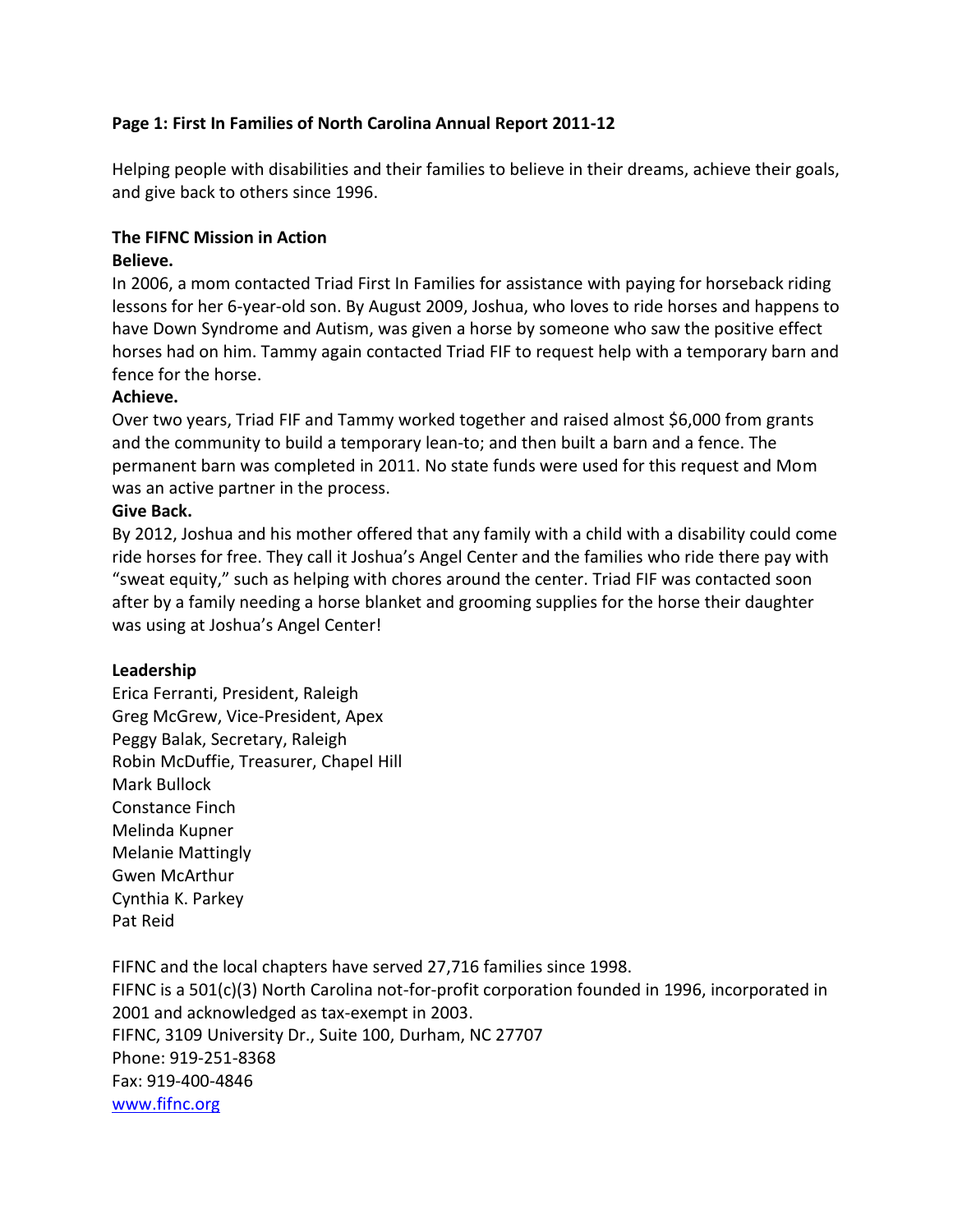# **Page 2: A Letter from the Board President and State Director**

Family support is coming of age; as baby-boomers approach their elder years, including both aging caregivers and people with disabilities, the relevance of supporting the whole family is becoming increasingly important. Dollars are and will be scarcer for formal services, more people will be living at home and therefore what First In Families does is even more necessary than ever. This past year, through all our programs, we have served 973 individuals with a developmental disability or Traumatic Brain Injury, and their families, 14% of which are considered "older families" (child over age 34).

The capacity of creative, compassionate individuals from our Management Teams was impressive this year, as record numbers of funds were raised through 32 very grassroots initiatives throughout the 7 FIFNC Chapters. Sponsorship by a local large corporation, collaboration with a children's clinic, Family Night at various restaurants, a tour of holiday bedecked homes, yard sales, benefit concerts, church drives, and letter campaigns, generated many extra funds, goodwill, and long-lasting relationships. In total, \$26,686 was raised in 2011- 2012 to help many additional families.

Our new in-house Salesforce Database became totally operational this fiscal year, and allowed us for the first time to: begin collecting, tracking and sharing the services offered to others BY the families we serve, integrate our extensive in-kind contributions of goods and professional services into our accounting system, and measure and report important data in real time and as needed.

2011-2012 also marked a departure from previous practice at most of our Chapters. Management Teams decided to no longer fund emergency requests for rental or utility assistance, but instead help families connect to the many other resources available for these needs, especially in our urban-based chapters.

Another achievement this year was to define a set of organizational and program-specific Outcomes, and develop/implement their measurement. Up until now what we do and what makes us really different have been difficult to document: the value of leveraging resources from the business community, families giving back to others, and peace of mind through future planning, are several examples. In later pages please see what our Impact is. Now established, we look forward to documenting progress over time for these Outcomes.

These are a few of the accomplishments, outlined in greater detail in the rest of this, our fourth Annual Report. Erica is retiring as Board President, and Vice-President Greg McGrew follows for this new year!

Sincerely, Betsy and Erica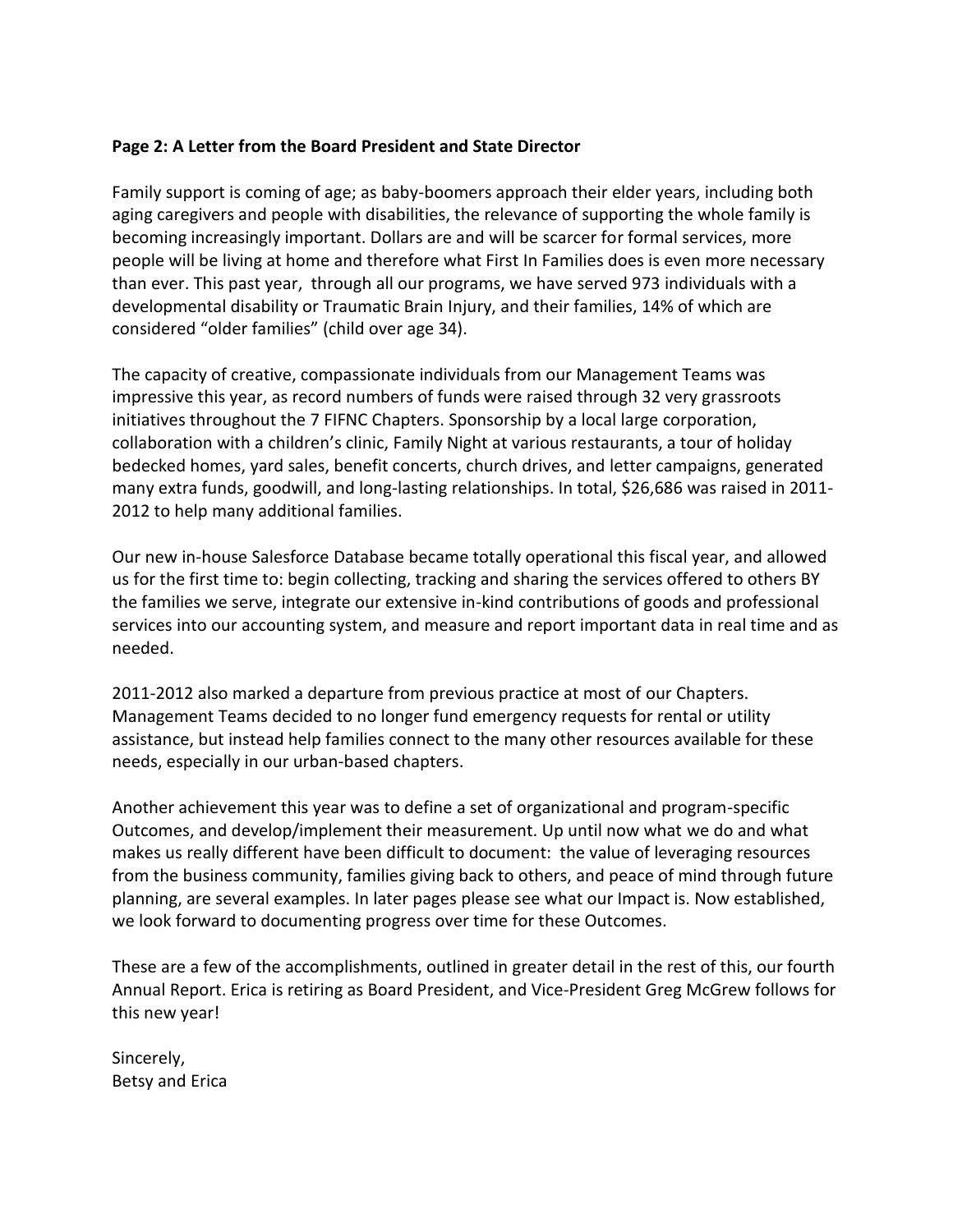# **Page 3: Our Programs and Accomplishments**

# **Lifetime Connections**

Lifetime Connections offers unique supports and future planning services to people with all types of disabilities and their families. We provide an alternative or addition to traditional services, through a comprehensive, membership-based set of services tailored to each individual or family. Core services include personal networks and workshops on wills and estate planning.

The outcome of Lifetime Connections is to provide families with relief and security regarding the future of their loved one, through the knowledge that their family member has a support network in place and they themselves have their legal and financial planning in order. This year, Lifetime Connections has 17 active members.

# **Lifetime Connections in Action**

A few examples of what people with Lifetime Connections Personal Networks are achieving and doing at this time!

- Jeremy just returned from his first kayaking trip
- Barbara has started dictating her memoir
- Aaron started to walk for more exercise
- Cassie is putting together a personal yearbook
- Tim enjoys his new job working on a farm
- Emily is starting a photography business

# **A Chapter in Action**

Brian, who has Cerebral Palsy, plays basketball for Special Olympics in Johnston County. His dream was to have his own professional basketball court because when he was at the park or at a gym, he never felt that he could just join a game. This often limited Brian's social skills and prevented him from making friends on the court. FIFJC worked with Dick's Sporting Goods to purchase a discounted Goalrilla basketball goal, and "We Do Concrete Cheap" offered to do all the grading and all the finishing of the concrete for free, and sold the concrete at cost. For just \$500, FIFJC and their partners made Brian's dream come true: a dream that had a price tag of over \$2,500. The court not only allows Brian to play basketball any time, but it also allows Brian to be "king of the court" and many people now want to play with Brian on his court!

# **FIF Chapters and Technical Assistance**

FIFNC provides extensive technical assistance to all 13 FIF Chapters covering 45 NC counties. Technical Assistance includes training and assessment based upon Core Indicators for chapter health which measure customer leadership, leveraging of resources, and many other criteria for adherence to the FIF model of customer service and best practice family support. Ninety two percent of Chapters scored over 80% on the core Indicators of Good Chapter Health, and 94% of all Chapter staff rated FIFNC Technical Assistance as useful.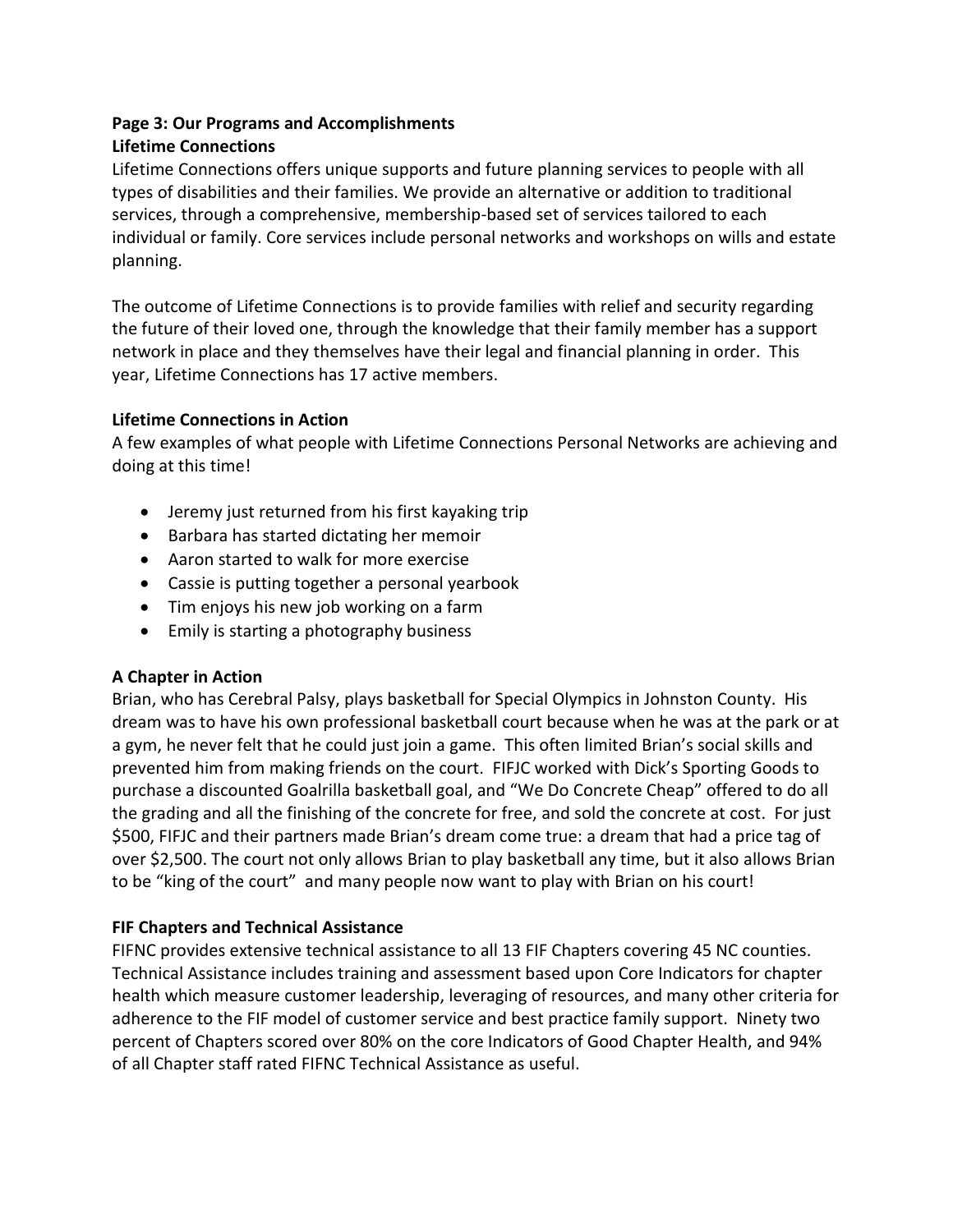# **Page 4: Our Programs and Accomplishments**

#### **FIFNC Time Bank**

The FIFNC Time Bank connects community members through a system for sharing skills in which no money is exchanged - only time and talents. All services are valued equally, and Time Bank members include people with and without disabilities.

The FIFNC Time Bank began operation in June 2010, and welcomed 105 members by the end of FY 2011-12. Of these members, 59% are either a self-advocate or a family member of an individual with a developmental disability.

Time Bank members spent 189.25 hours of service, and offered 98 different types of services – from pet sitting to piano tuning – to communities in Durham, Orange, Wake, Person and Chatham counties.

# **Time Bank in Action**

Wake FIF received a request for direct family support from a family with a 14-year-old with Autism who needed repairs to a leaky roof. FIF staff coordinated with Mike, a Time Bank member who is a professional roofer, to make the repairs. Mike earned three Time Dollars by repairing the roof, and saved FIF close to \$1,000 by donating his skills through the Time Bank!

# **Lifeline Project**

Through a combination of state funding, private grants, and donations, Lifeline Project assists families in North Carolina counties not served by a local FIF Chapter. In 2010-11, FIFNC staff leveraged 26 cents/state dollar spent and assisted 107 families in 29 counties across the state.

# **Lifeline Project in Action**

Last year we told you about Sidney, a then-17-year-old young man with Autism who decided he wanted to be a graphic designer or a game developer. He researched and found out that for both of those careers he needed to be able to use software on an Apple computer. We were able to assist him in getting a MacBook.

This year his mother wrote to tell us that he did well in his introductory classes and was doing such advanced work now that he needed a more robust iMac. Sounds like Sidney is well on his way to achieving his goals!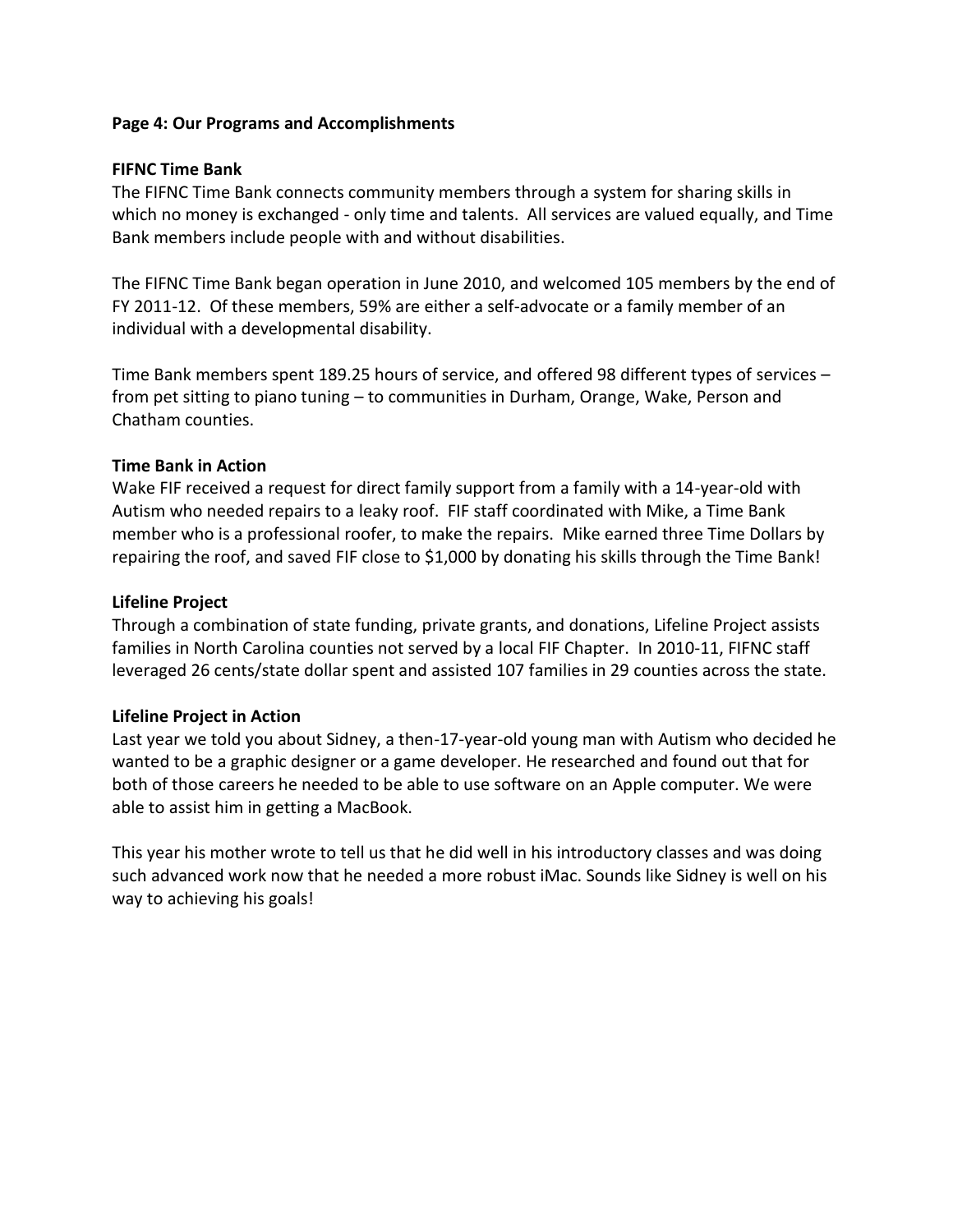#### **Page 5: Specifics of Services**

#### **Our Services at a Glance**

FIFNC & the Chapters it directly manages served 973 families in FY 2011-12.

The average income of the families served through our chapters last year is \$19,682.60, 106% of federal poverty level for a family of 3 (our average family size last year).

# **Who We Serve**

#### **FIF Chapters & Lifeline Project**

Primarily people with Intellectual/Developmental Disabilities or a Traumatic Brain Injury, of any age, in 72 counties. (The other 28 counties are served by 6 Chapters hosted in other nonprofits.)

#### **Lifetime Connections**

People with any disability, living in the Triangle - Durham, Orange and Wake counties.

#### **FIFNC Time Bank**

People with and without Intellectual/Developmental Disabilities or a Traumatic Brain Injury living in Durham, Orange, Wake, Person and Chatham counties.

#### **Requests by Category 11-12 Graph:**

| Vocational/Employment                          | 1%  |
|------------------------------------------------|-----|
| Advocacy, Activities, Day Care, Respite, Other | 9%  |
| <b>Basic Needs</b>                             | 14% |
| Camp/Programs                                  | 8%  |
| Education                                      | 15% |
| Equipment                                      | 5%  |
| Health & Wellness                              | 3%  |
| Home Repair/Modification                       | 3%  |
| <b>Household Items</b>                         | 7%  |
| Medical                                        | 2%  |
| Recreation                                     | 4%  |
| Therapy/Counseling                             | 3%  |
| Transportation                                 | 7%  |
| Utilities/Housing                              | 19% |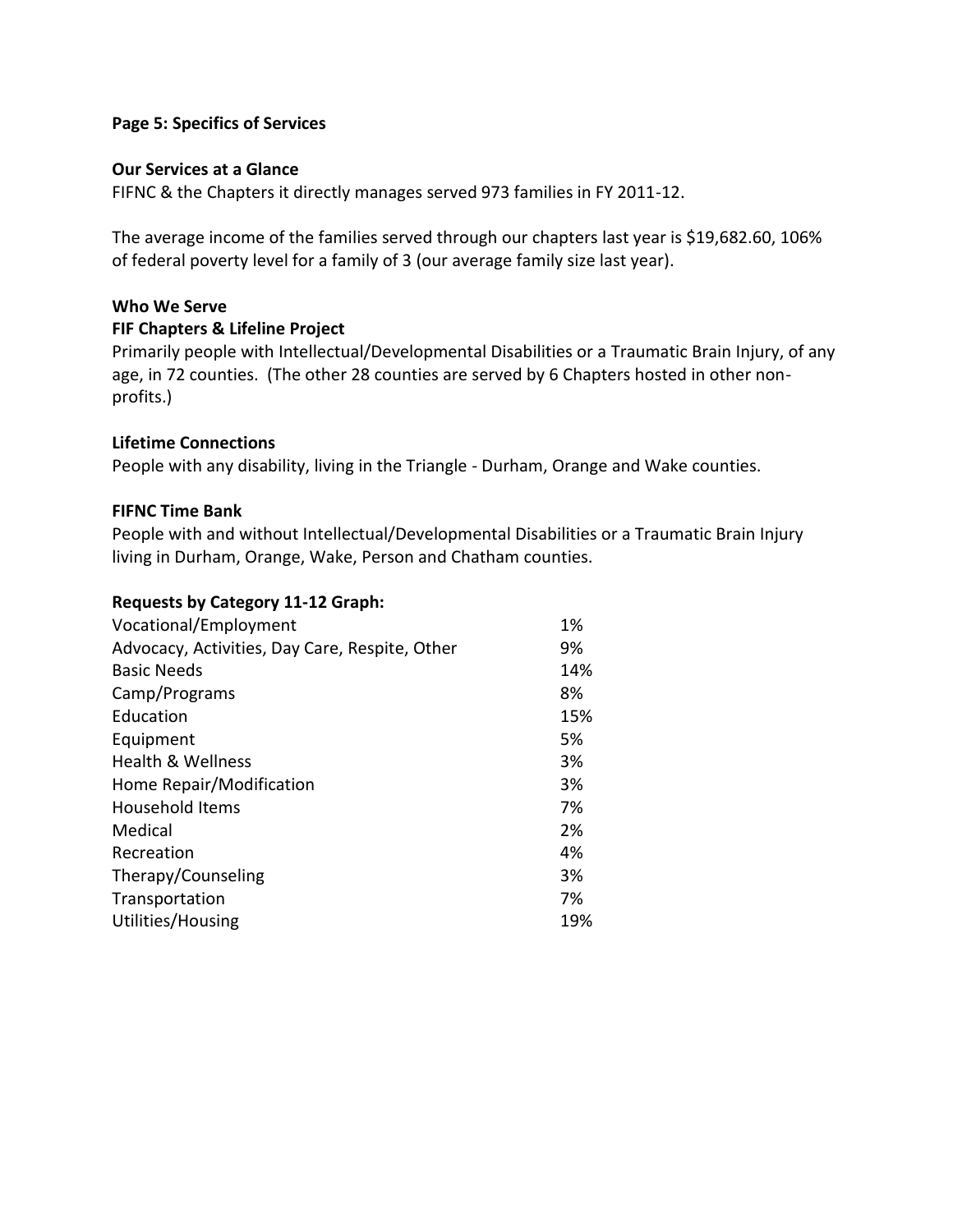# **Page 6: Financial Report**

Through leveraging the dollars provided by our public funders and foundations, First In Families of North Carolina stretched each dollar by 24 cents in 2011-12 by generating in-kind contributions and donations from individuals and businesses.

## **Income**

During the period July 1, 2011 through June 30, 2012, FIFNC's total revenue was \$1,148,496, an increase of 19% over the previous year.

# **Income Graph:**

| Membership Program Fees        | 1%  |
|--------------------------------|-----|
| Foundation & Corporate         | 1%  |
| Contributions & Fundraising    | 3%  |
| <b>State/Federal Grants</b>    | 3%  |
| In Kind Contributions          | 6%  |
| <b>Local Government Grants</b> | 86% |

#### **Expenses**

Total for year: \$1,051,239

# **Expenses Graph:**

| Direct Support of Families & Individuals with Disabilities through our Programs | \$907,344 |
|---------------------------------------------------------------------------------|-----------|
| <b>Fundraising</b>                                                              | \$17,083  |
| Management & Administration                                                     | \$126,812 |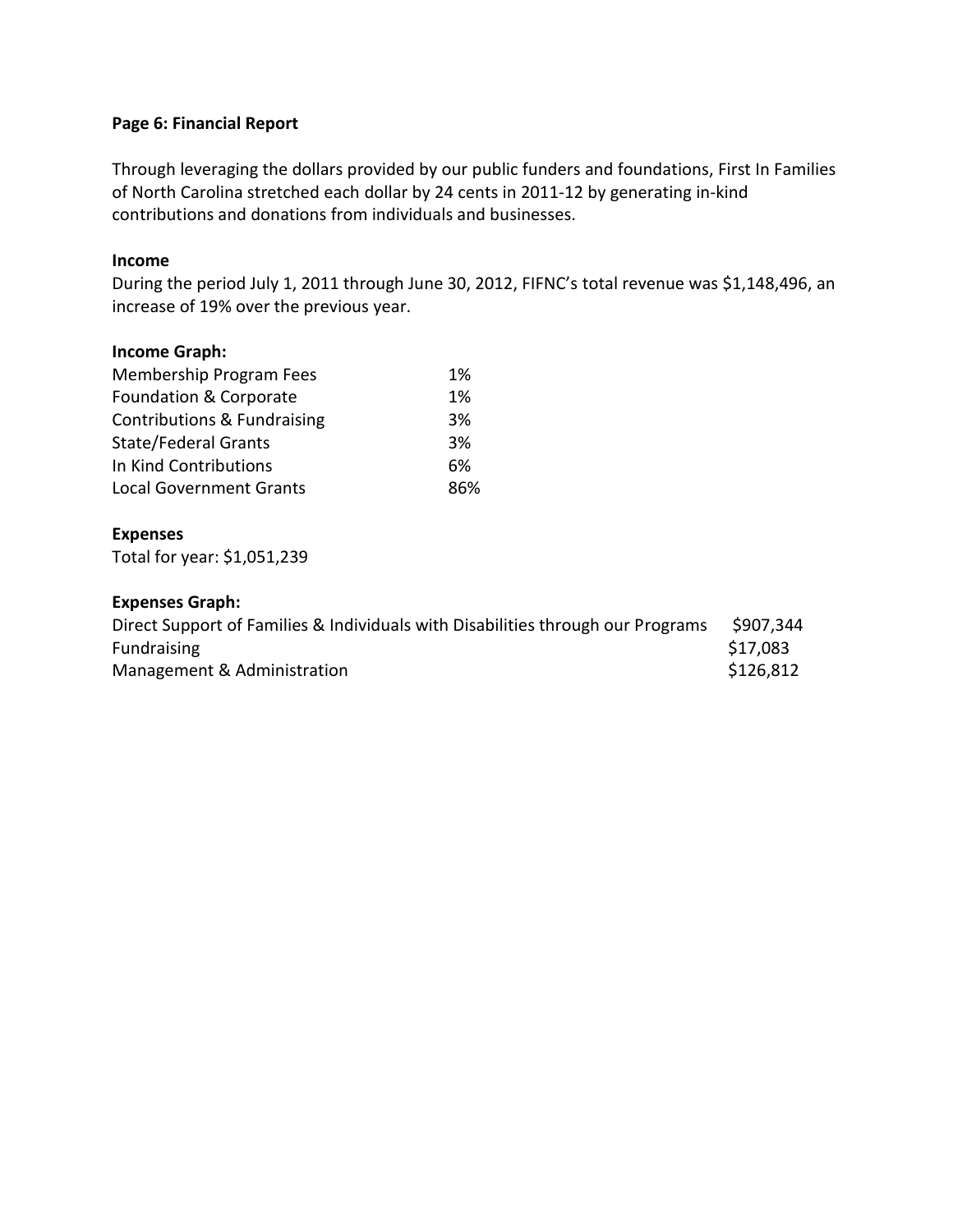# **Page 7: Partnerships**

Partnerships are at the heart of our work. We strive to partner with local businesses to receive items at the lowest cost possible to better stretch our dollars and serve more families.

#### **Thank You to FIFNC Business Partners**

FIFNC partnered with 198 businesses or organizations in the community, and 158 of these were new partnerships in FY 2011-12.

# **Thank You to FIFNC Volunteers**

FIFNC thanks each person who volunteered with us! Volunteers donated a total of 1,754.25 hours of service this past year.

# **Chapter Partnership Highlight**

In the spring of 2012, Gaston-Cleveland-Lincoln FIF Resource Consultant was the guest speaker at Achieve Learning Center in Shelby, which hosts a day program for adults with I/DD and TBI. After several years of struggling to re-establish a presence in Cleveland County and engage the community, several self-advocates and Achieve staff offered to host FIF Management Team meetings in their space. Other Cleveland County residents were delighted to have a place to meet in their community and joined the Management Team.

The team has been a strong asset to the GCL Chapter by hosting fundraisers, building community awareness, and collecting items for families in need. Their sister company in Gastonia has since become involved, building our Gaston county team and providing new members and a place to meet. This partnership has been key to the success that GCL FIF has had with reaching new families, leveraging, donations, and fundraising.

# **Remembering Steve Jordan**

NC Division of MH/DD/SAS Director Steve Jordan was an advocate and hard worker on behalf of the disability community. Steve tragically lost his life this past summer. FIFNC will remember Steve, his support for our work, and his friendly, open interest in listening to "those of you affected by the policies we create," as Steve expressed to us last spring.